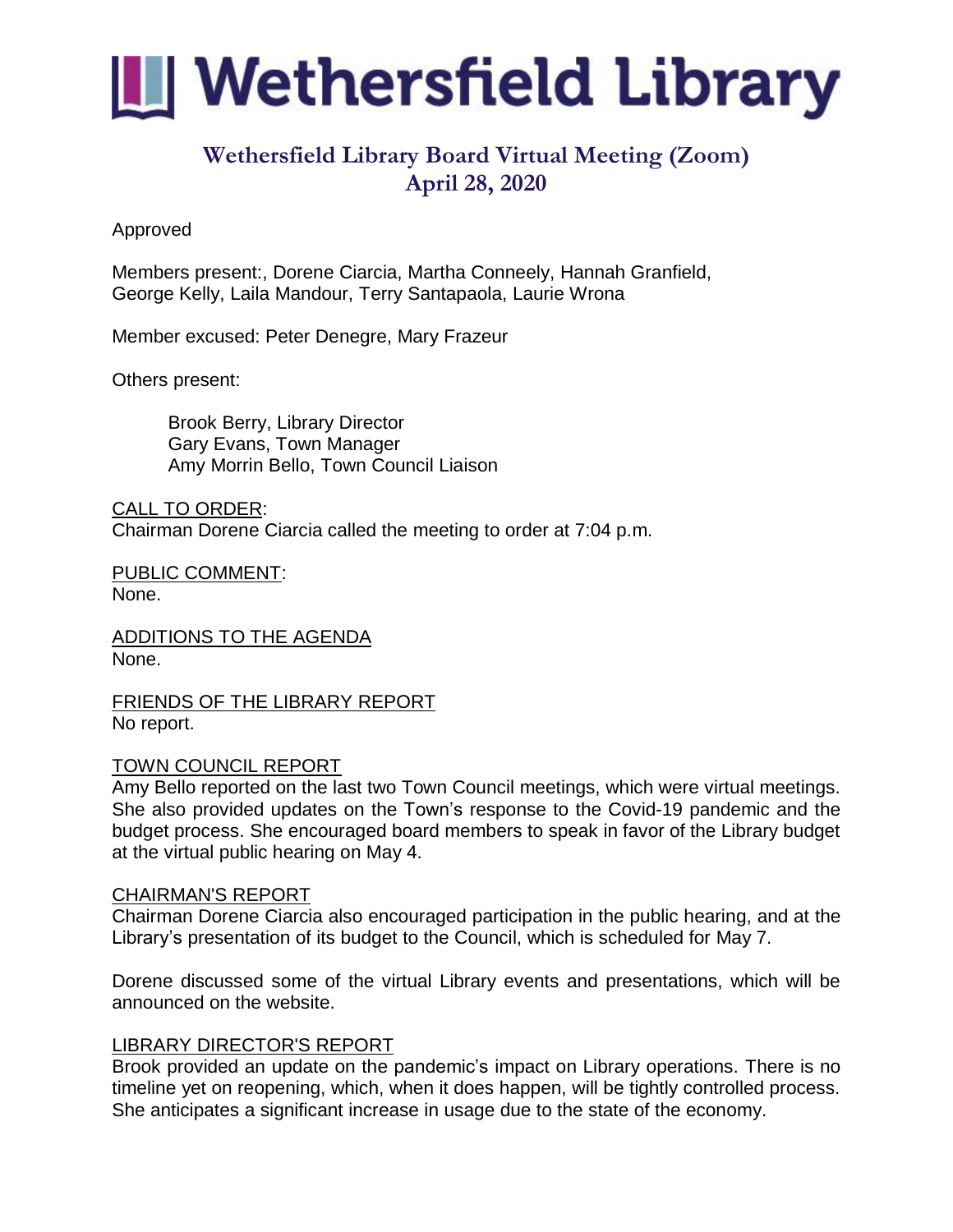Everyone who currently enters the Library is being tracked to attempt to enable contact tracing. Books returned in the book drop are currently being quarantined for 28 days. The Town's BOE staff has been conducting thorough cleanings, and the contracted cleaning service continues to do regular cleanings.

Brook attends the Town's weekly Emergency Operations meetings, and has reviewed Library practices with the head of the Health District. As of this week there will be eight staff working from home. A limited number of employees are performing work inside the

Library that cannot be done remotely. Brook is in the Library Monday through Friday. Depending on circumstances it may become necessary to furlough or lay off some temporary non-union staff.

Book deliveries through the libraries' supplemental system are continuing, while Brook tries addressing logistical difficulties before resuming State Library deliveries.

The use of online resources has grown, as are the expenses associated with those services, particularly Hoopla. Agreements with two new providers, Creative Bug and Acorn TV, are being finalized.

Staff is rolling out online programming using Zoom and Facebook. Virtual programs include bedtime stories, educational programs, and book discussions. Brief book talks highlighting Nutmeg Book Award nominees will begin soon.

Brook also gave updates on the current and proposed Library budgets. The proposed Town budget, including the Library's portion, was published online today. The proposed Library budget reflects a 1.85% increase, all of which is due to pension and health insurance costs, over which the Library has no control. Dorene commended Brook for keeping all other expenses flat.

Motion to Authorize Request For Funding From the Friends of the Library Hannah Granfield moved to authorize the Library Director to ask the Friends for a \$6,000 donation for the summer reading programs. Laila Mandour seconded.

Brook explained that this request is less than 50% of last year's, due the inability to provide in-house programming. Following discussion, all present voted in favor, in a roll call vote. The motion passed, 7-0.